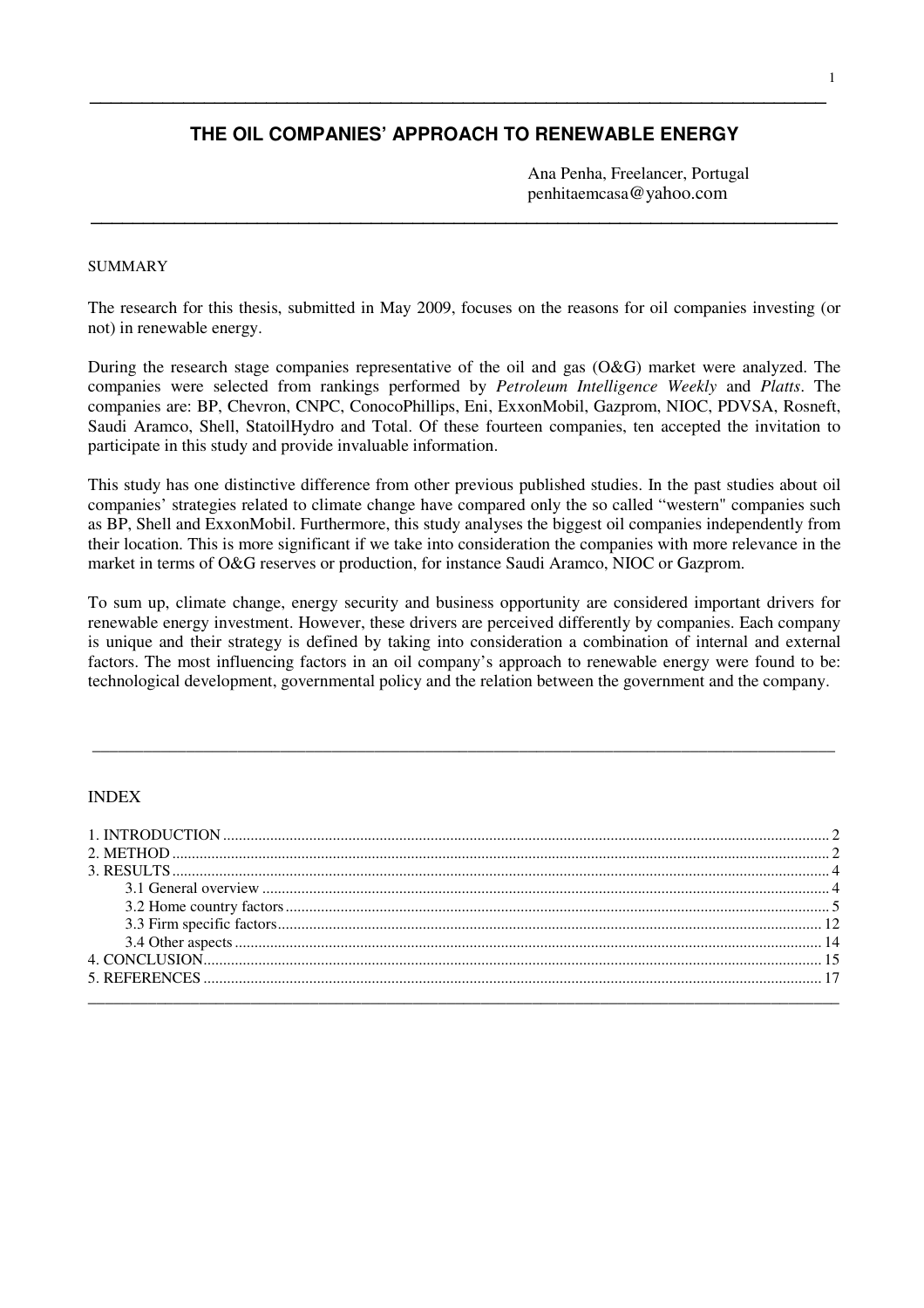## 1. INTRODUCTION

History shows how energy is a strategic issue regarding economy and power. The use of renewable energy is much older than oil. However, renewable energy only became an important issue for a majority of developed nations after the oil shocks in 1973 and 1979. In recent years there has been huge technological development with associated decreasing of costs, occurring in several renewable energy types.

Renewable energy is, somehow, a substitute of fossil fuel since it is an alternative applied to certain situations. It is expected that the absolute demand of renewable energy will increase around 50% until 2030 EIA (2008). In this sense renewable energy can eventually be seen as a threat or an opportunity for an oil company.

Another important issue to take into consideration is climate change. The burning of fossil fuels is one of the main causes of global warming and oil companies are seen as important players in this.

To sum up…

- Are the relevant O&G companies in the world market investing in renewable energy?
- -What are the most influential factors for companies to invest (or not) in renewable energy?

This research was performed for a master thesis, submitted in May 2009. In the past studies about oil companies' strategies related to climate change have compared the so called "western" companies such as BP, Shell or ExxonMobil. This study analyses the biggest oil companies independently from their location.

## 2. METHOD

 $\overline{a}$ 

"The oil companies' approach to renewable energy" research was based on a qualitative method and both primary and secondary data were used.

A comprehensive literature review was performed and the most relevant companies of the world market were invited to provide information. An objective criterion was used to select the companies: a top ranking of O&G companies performed by well-known entities in the sector - the Petroleum Intelligence Weekly<sup>1</sup> and *Platts<sup>2</sup>* .

In table 1 the top O&G company rankings are presented. Fourteen companies were selected. Although many of these companies are multinational, the location of the mother company is presented in figure 1.

<sup>&</sup>lt;sup>1</sup> Ranking based on operational criteria (reserves and production of O&G, product sales and distillation capacity).

 $2^2$  Ranking based on financial performance (asset worth, revenues, profits, and return on invested capital).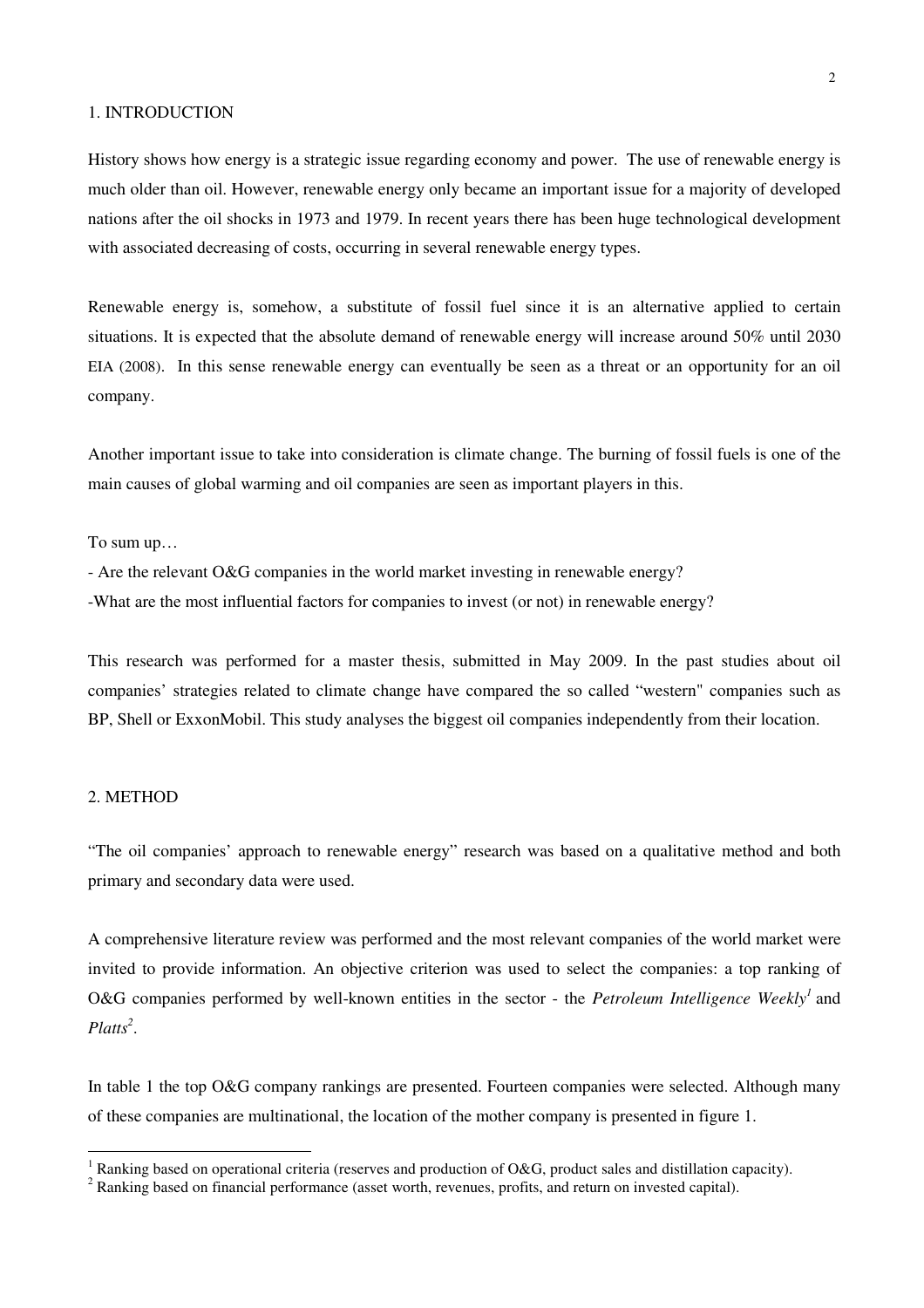Table 1: Top ranking oil companies

| Company               | Ranking of Petroleum Intelligence<br>Weekly based on operational criteria | <b>Ranking of Platts based on</b><br>financial performance |
|-----------------------|---------------------------------------------------------------------------|------------------------------------------------------------|
| Saudi Aramco          |                                                                           | Not ranked <sup>3</sup>                                    |
| <b>NIOC</b>           | $\mathbf{2}$                                                              | Not ranked                                                 |
| ExxonMobil            | 3                                                                         |                                                            |
| <b>PDVA</b>           | 4                                                                         | Not ranked                                                 |
| <b>CNPC</b>           | 5                                                                         | 9                                                          |
| <b>BP</b>             | 6                                                                         | 5                                                          |
| Shell                 | 7                                                                         | $\mathbf{2}$                                               |
| <b>ConocoPhillips</b> | 8                                                                         | 14                                                         |
| Chevron               | 9                                                                         | 4                                                          |
| Total                 | 10                                                                        | 3                                                          |
| Rosneft               | 16                                                                        | 6                                                          |
| Eni                   | 21                                                                        | 7                                                          |
| StatoilHydro          | 26                                                                        | 8                                                          |
| Gazprom               | 13                                                                        | 10                                                         |

Source: Platts (2009) and PIW (2008)



Figure 1: Headquarters location of O&G companies<sup>4</sup>

Of the fourteen companies selected, ten accepted the invitation to participate in this study and provide information directly through a brief questionnaire or telephone conversations. The companies are Gazprom, PDVSA, Saudi Aramco, StatoilHydro, and six others that preferred to remain anonymous.

The analysis was carried out using the information directly provided by the companies, the information found in the literature review and the information on the internet.

<sup>&</sup>lt;sup>3</sup> Some companies were not ranked by Platts due to the lack of data.<br><sup>4</sup> Map constructed by using the link http://www.ammap.com/visited\_countries/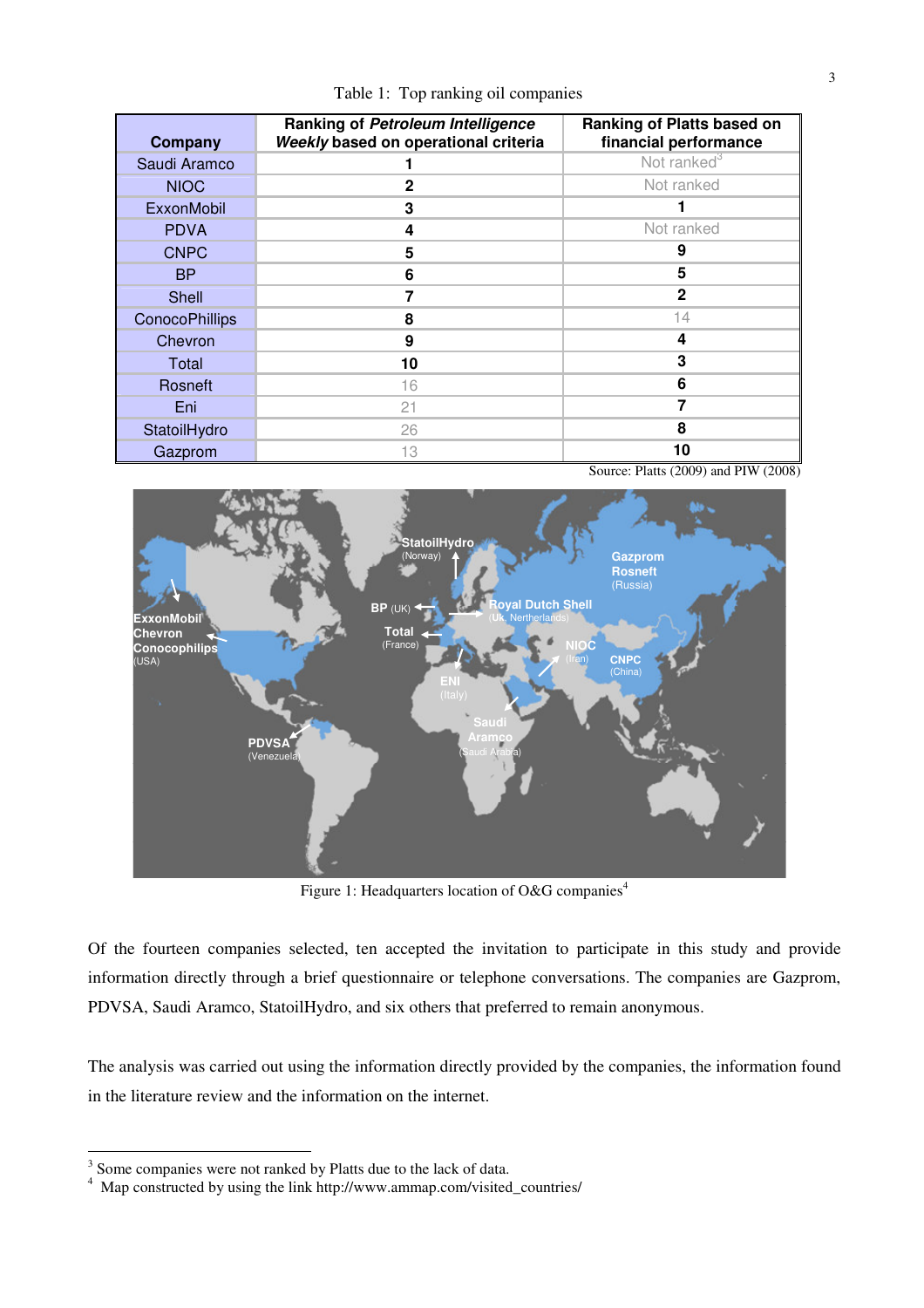## 3. RESULTS

 $\overline{a}$ 

## **3.1 General overview**

Table 2 summarizes the companies' status regarding investment in renewable energy

| <b>INVESTMENT</b> |              |                       |                   |                              |                       |                                     |
|-------------------|--------------|-----------------------|-------------------|------------------------------|-----------------------|-------------------------------------|
| Wind              | <b>Solar</b> | <b>Biofuel</b>        | <b>Geothermal</b> | Hydro,<br><b>Tidal, Wave</b> | <b>Research</b>       | N <sub>O</sub><br><b>INVESTMENT</b> |
| <b>BP</b>         | <b>BP</b>    | <b>BP</b>             | Chevron           | StatoilHydro                 | <b>BP</b>             | NIOC                                |
| <b>PDVSA</b>      | Chevron      | <b>CNPC</b>           | <b>CNPC</b>       |                              | Chevron               | Gazprom                             |
| Shell,            | <b>Shell</b> | <b>ConocoPhillips</b> |                   |                              | <b>ConocoPhillips</b> | Rosneft                             |
| StatoilHydro      | StatoilHydro | <b>PDVSA</b>          |                   |                              | ExxonMobil            | Saudi Aramco <sup>5</sup>           |
|                   | Total        | <b>Shell</b>          |                   |                              | <b>ENI</b>            |                                     |
|                   |              | StatoilHydro          |                   |                              | Shell                 |                                     |
|                   |              | Total                 |                   |                              | StatoilHydro          |                                     |
|                   |              |                       |                   |                              | Total                 |                                     |

| Table 2: O&G companies investment in renewable energy |  |  |  |  |  |  |  |  |  |
|-------------------------------------------------------|--|--|--|--|--|--|--|--|--|
|-------------------------------------------------------|--|--|--|--|--|--|--|--|--|

As can be seen the O&G companies have different approaches to renewable energy. There are companies that are not investing in renewable energy such as NIOC, Gazprom, Rosneft and Saudi Aramco. There are also companies that focus their investment only in research such as Exxon Mobil and ENI. Moreover, there are companies that spread their investment in multiple technologies such as BP and StatoilHydro and there are companies that focus their investment in just one technology such as ConocoPhillips.

The majority of companies that participated in this study preferred not to provide investment data, and investment in renewable energy is not commonly categorized individually in company's reports. However, some data was obtained. The highest value for investment in renewable energy collected corresponds to 4% of total company investment. There are companies that invest around 0.5% of the total investment in renewable energy, and others less than 0.1%.

When asked of the issues on which a company bases its investment in renewable energy all the respondents from the companies selected "*climate change"* as an answer and a large proportion of the companies selected "*energy security*".<sup>6</sup> However, there is one additional driver that has seldom been mentioned in the literature regarding an oil company's behavior. StatoilHydro and two other companies argued for another reason to invest in renewable energy: building a new business platform.

In fact, when asked about the most important aims of the company when investing in renewable energy, almost all the companies selected the item "Direct and long term profit in renewable energy business"<sup>7</sup> a

<sup>&</sup>lt;sup>5</sup> Saudi Aramco mentioned however the use of renewable energy in some of their operational applications such as solar panels to power cathodic (anti-corrosion) protection systems on pipelines since they are far from a traditional power source.

<sup>&</sup>lt;sup>6</sup> 5 selected answers by respondents from 7 companies that invest in renewable energy.

 $<sup>7</sup>$  6 selected answers by respondents from 7 companies that invest in renewable energy;</sup>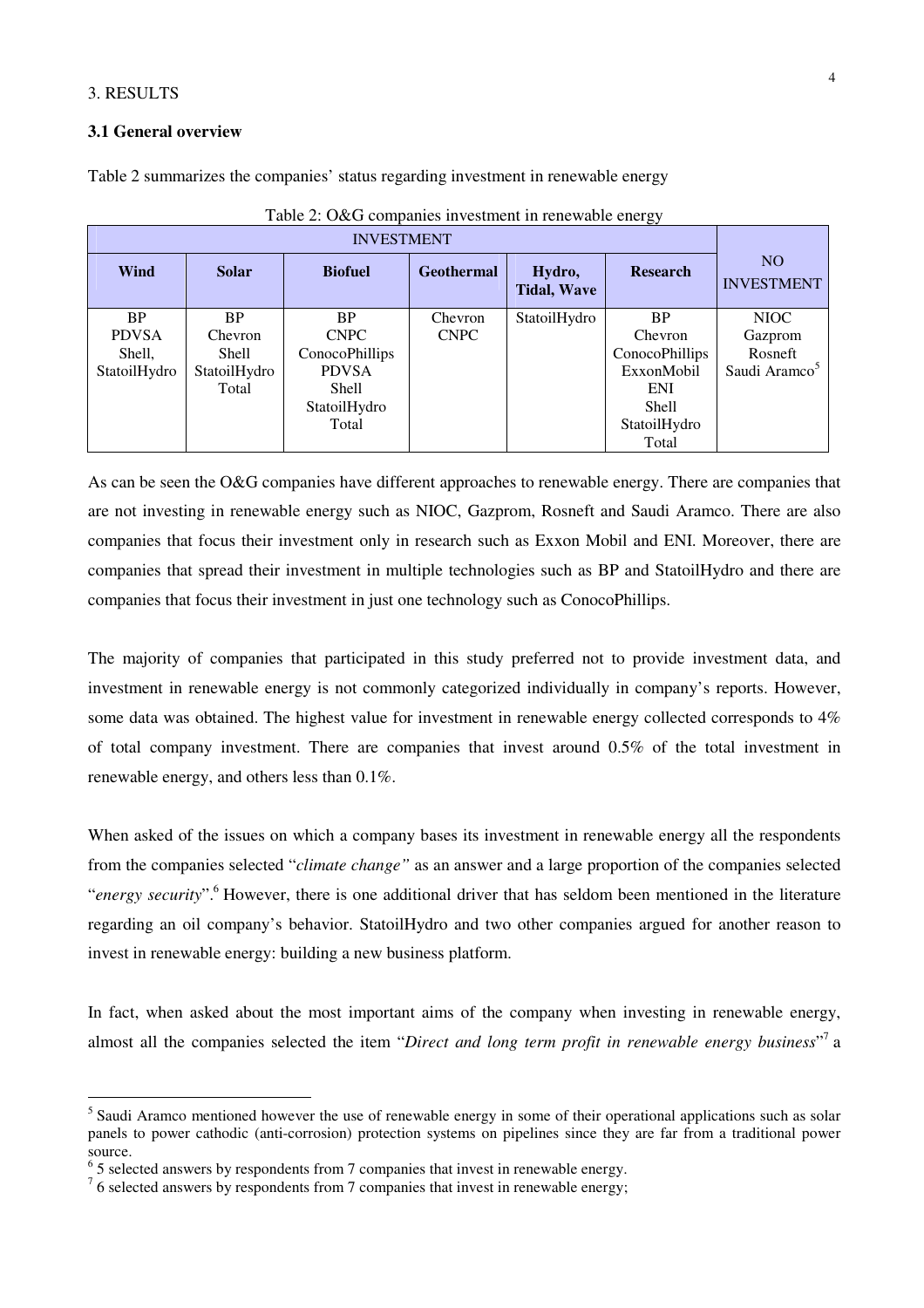significant share of companies selected "*Direct and short/medium term profit in renewable energy*  business<sup>"8</sup>. Also a significant share of companies selected the item "*Diversify the activity portfolio*"<sup>*10*</sup>.

PDVSA also specified another driver: better power distribution in backward regions away from the power net. This is related to the amount of population that does not have grid connection in this country. In this study this aspect is included in the energy security factors.

The approach of oil companies to renewable energy is like a puzzle.<sup>9</sup> Figure 2 shows the major pieces of that puzzle. However, what are the main home country and specific firm factors? That is going to be discussed in the following sections.



Figure 2: Main drivers for O&G companies approach to renewable energy

# **3.2 Home country factors**

Table 3 summarizes the relevant information in order to evaluate the influence of home country factors.

<sup>&</sup>lt;sup>8</sup> 5 selected answers by respondents from 7 companies that invest in renewable energy.

<sup>&</sup>lt;sup>9</sup> Skjærseth & Skodvin (2001) mention this idea concerning the climate strategies;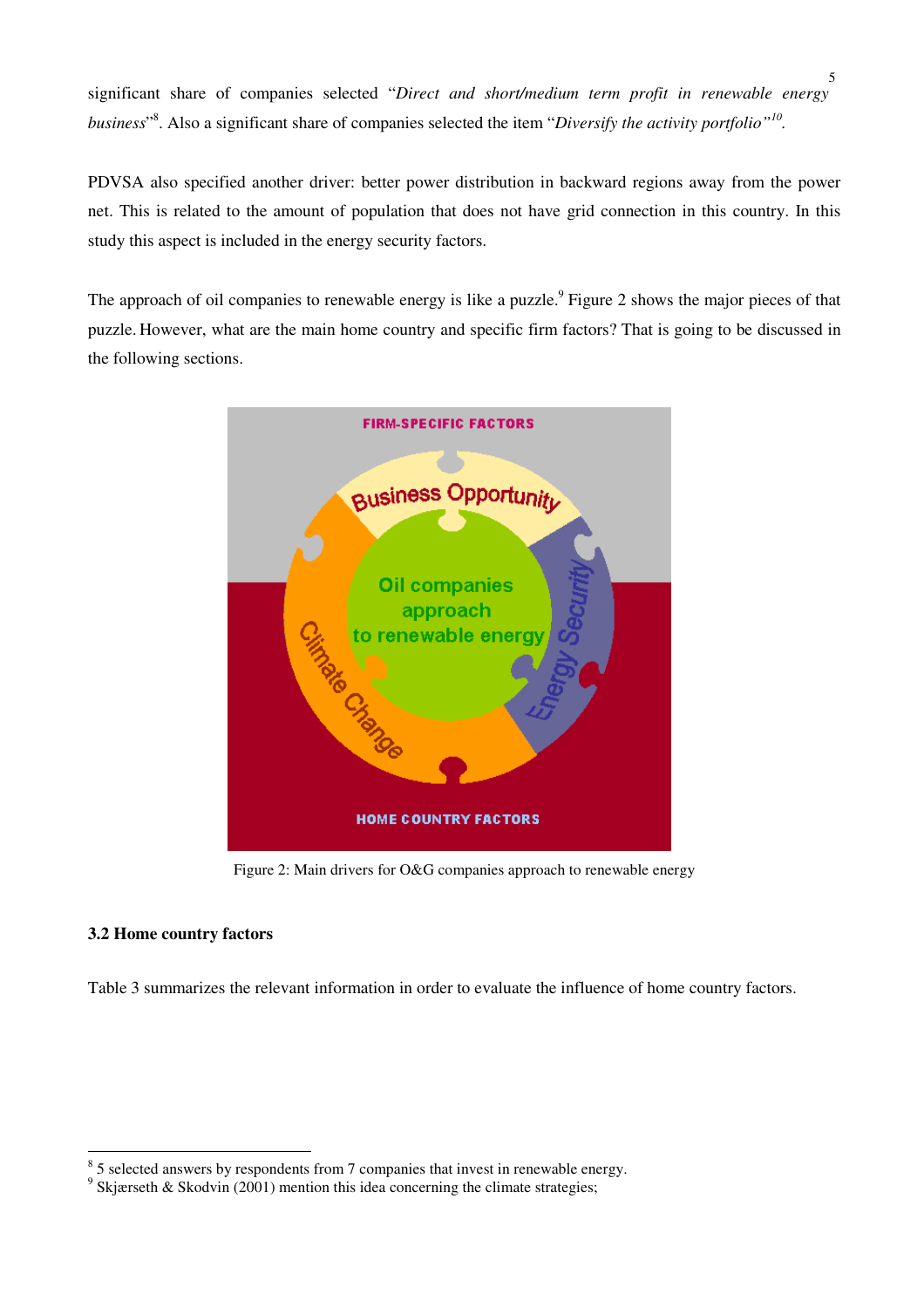Table 3: Home country factor analysis

|                                                                           |                |                |                | raone of frome country ractor and you |                |             |
|---------------------------------------------------------------------------|----------------|----------------|----------------|---------------------------------------|----------------|-------------|
| Company                                                                   | Invest in      | Energy net     | Renewable      | Signed the Kyoto                      | GDP per capita | Country     |
|                                                                           | renewables?    | importer?      | targets?       | protocol?                             | world ranking  |             |
| StatoilHydro                                                              | <b>Yes</b>     | No.            | Yes            | Yes                                   | 3              | Norway      |
| Chevron                                                                   |                |                |                |                                       |                |             |
| ConocoPhillips                                                            | Yes            | Yes            | Yes            | N <sub>0</sub>                        | 6              | <b>USA</b>  |
| ExxonMobil                                                                |                |                |                |                                       |                |             |
| Shell                                                                     | Yes            | Yes*           | Yes            | Yes                                   | <b>Q***</b>    | UK/         |
|                                                                           |                |                |                |                                       |                | Netherlands |
| <b>BP</b>                                                                 | Yes            |                | Yes            | Yes                                   |                |             |
|                                                                           |                | Yes            |                |                                       | 18             | UK          |
| Total                                                                     | Yes            | Yes            | Yes            | Yes                                   | 23             | France      |
| Eni                                                                       | Yes            | Yes            | Yes            | Yes                                   | 27             |             |
|                                                                           |                |                |                |                                       |                | Italy       |
| Saudi Aramco                                                              | N <sub>o</sub> | N <sub>o</sub> | N <sub>o</sub> | Yes                                   | 37             | Saudi       |
|                                                                           |                |                |                |                                       |                | Arabia      |
| Gazprom Rosneft                                                           | N <sub>o</sub> | N <sub>o</sub> | $Yes**$        | Yes                                   | 52             | Russian     |
|                                                                           |                |                |                |                                       |                | Federation  |
| <b>PDVSA</b>                                                              | Yes            | N <sub>o</sub> | No             | Yes                                   | 64             | Venezuela   |
| <b>NIOC</b>                                                               | No             | N <sub>o</sub> | Yes            | Yes                                   | 71             | Iran        |
|                                                                           |                |                |                |                                       |                |             |
| <b>CNPC</b>                                                               | <b>Yes</b>     | Yes            | Yes            | Yes                                   | 100            | China       |
| Source of the Status of ratification of the Kyoto protocol: UNFCC (2009). |                |                |                |                                       |                |             |

\*Netherlands is a net importer of oil, not gas;

\*\* Targets set in 2009;

\*\*\* Related to Netherlands

### Country resources

Taking into consideration the countries with renewable targets found in REN21(2008) their dependency on foreign oil/gas was researched. It was found that in a sphere of 65 countries that have renewable targets, 88% of them are net importers of oil, gas or both. Therefore, I conclude that there is no doubt that net energy importer countries are the ones most interested in renewable energy.

Table 3 also suggests that there is a relation between country net energy status, country renewable targets and investment in renewables by the company. For instance France, the UK and Italy are net energy importers and have renewable targets and at the same time Total, BP and Eni invest in renewable energy. Conversely, Saudi Arabia is an energy exporter; it does not have renewable targets and Saudi Aramco does not invest in renewables. However, this does not apply to all cases so there is not a direct relation. In fact, other aspects have to be taken into account. To start with, the net energy importers are not the only countries interested in renewables.

Iran, for instance, is an energy exporter and has targets in renewable energy. The question "*Why Renewable Energy?*" is answered by the Iranian Ministry of Energy (2004) by the following:

- *To be in line with the world efforts to curb the world environmental problem;*
- *To improve energy accessibility for remote and isolated places in the country;*
- *To pave the way, among other things, for controlling urban air pollution.*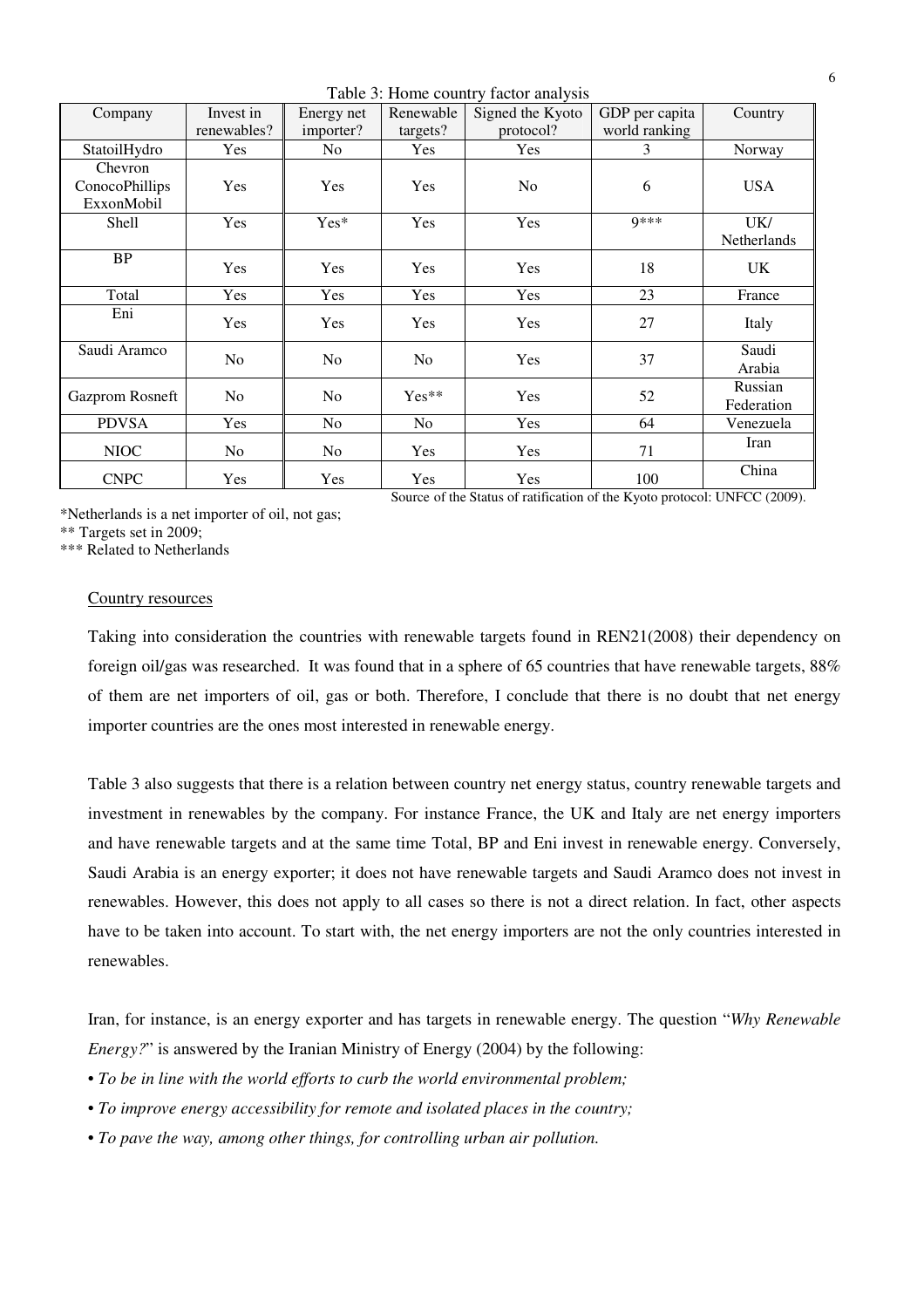Also, in exporter countries, the less oil that is consumed the more oil there is available to export. I believe this has more importance in countries witnessing a decrease in oil resources. Within the countries in analysis the oil producers that are considered to be in decline are the USA, Norway, the UK and to a lesser extent Venezuela.

### National policies

Table 3 shows which countries of the panel have renewable energy targets.

Saudi Arabia

I did not find renewable quantified targets defined by the Saudi Arabia Government, the country where most of the world's oil reserves are located. However, I perceive that significant development in renewable energy might occur in the medium term as shown below.

According to Dargin (2009) the TREC - trans-Mediterranean renewable energy cooperation, will build a super-grid powered by concentrated solar thermal power plants, mostly situated in Saudi Arabia. Much of the electricity is planned to be carried by long distance power transmission lines to Europe.

Sitting in the center of the "Sun Belt", Saudi Arabia has huge solar resources. Oil Minister Ali al-Naimi said recently, "*The world's largest oil exporter also hopes to be the world's leading solar power provider someday*", suggesting the solar sector would broaden the economic base of the kingdom (Lynn & MacInnis, 2009).

However, according to information provided for this study, Saudi Aramco is not planning to invest in renewable energy since it is not their core business. This is going to be further discussed in the section "Ownership structure and access to resources".

**Iran** 

Iran has significant renewable sources such as sunlight and high force energy. Iran has national renewable targets and has been making some strides in the area. The Renewable Energy Organization of Iran (SUNA) was created to focus on renewable energy. According to the Iran Daily (2009), the Minister of Energy said that the country supports the use of renewable energy and alternatives citing "*In future, alternative energy sources will be greatly developed in the country. The growth of investments in this sphere is expected."* 

Again, the reason for NIOC not investing in renewable energy is going to be discussed in the "Ownership structure and access to resources" section.

#### Venezuela

Although Venezuela does not have formal targets, there is a national plan. The National Development Plan (2007-2013) has the general outlines of objectives for the renewable energy sources, environmental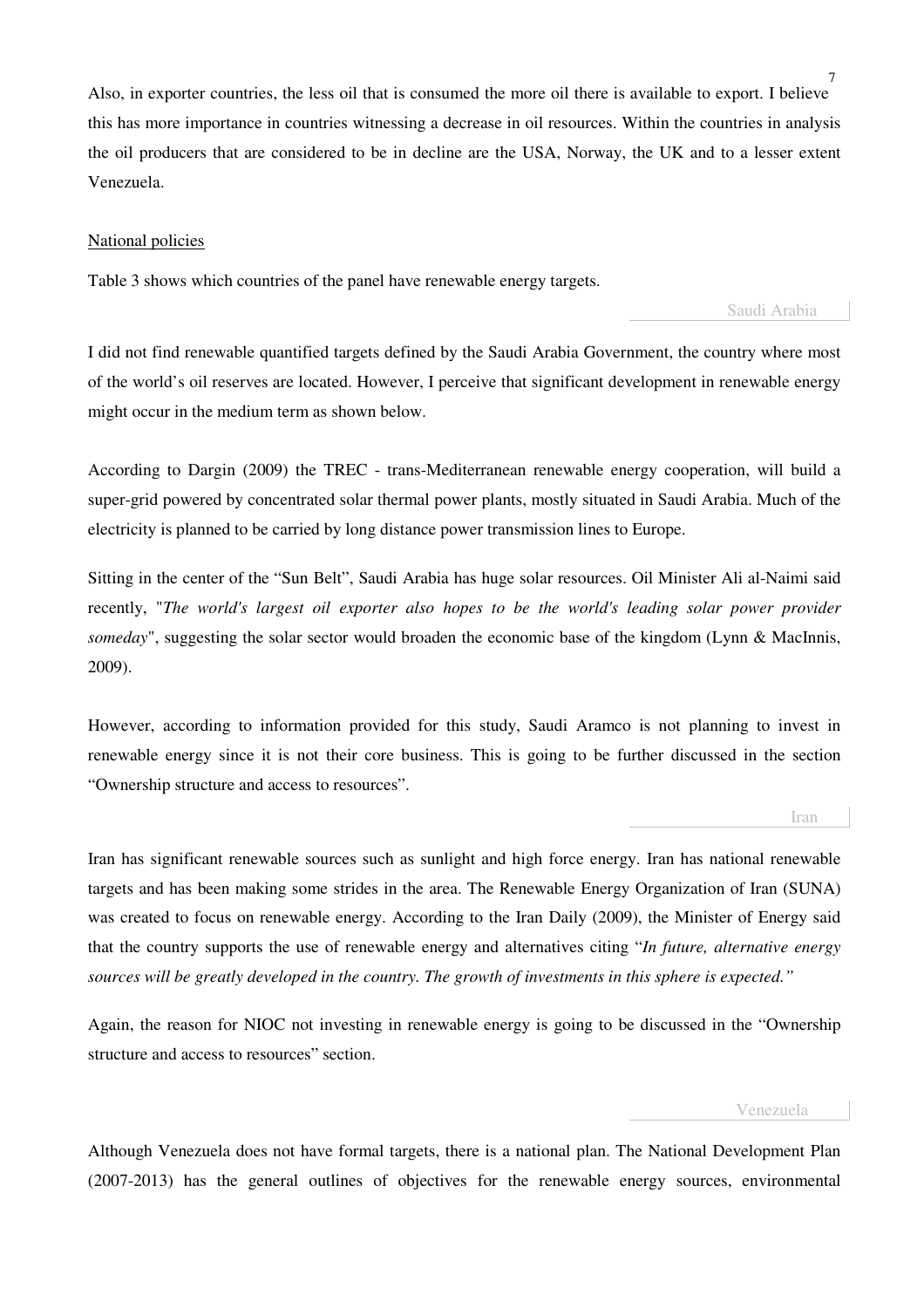sustainability and the research applied by technologies such as wind energy, biomass, solar energy, small hydraulic, geothermal power, as well as research in atomic energy (Rodríguez, 2008).

Russia

Russia, the actual biggest producer of oil and gas and where the biggest reserves of gas are located, set a milestone. According to Gati & Ivanov (2009), on January 8, 2009, Prime Minister Vladimir Putin signed an executive directive, which sets specific renewable targets with regard to electricity generation: 1.5% in 2010, 2.5% in 2015, and 4.5% by 2020.<sup>10</sup>

Even though these targets are not ambitious in terms of value, it is a relevant signal. Russia also ratified the Kyoto Protocol, which was critical for it to come into force, especially after the USA pulled out. According to Gati (2008), Russia is making clear its intention to play a significant role in the international effort to address climate change. The new policy has a huge relevance since Russia is both a large energy exporter and the third largest  $CO<sub>2</sub>$  emitter of fossil fuel after China and the USA (Gati, 2008).

Russia has significant potential in renewable energy. Gati (2008) mentions that there are some reasons why this country has lagged behind in the development of the sector. They have huge hydrocarbon (oil and gas) resources, a lack of a requisite legal structure, low domestic energy prices and weak economic incentives.

Both Russian companies contacted within this study, Gazprom and Rosneft, do not invest in renewable energy. Although Gazprom stated they are planning to invest in renewable energy. Arranging for and conducting investigations into renewables including hydrogen energy is listed in their plans to achieve its strategic goals in the environmental area and is stated in their Environmental Policy.

**China** 

In China, the economic growth of this highly populated country and the reliance on the use of coal as a source of power have been causing worldwide concern over their GHG emissions. Also, at the present time energy security is an extremely important issue for China. I believe these are the main reasons why they are expanding further into renewable energy. That is corroborated by Liu (2008) "*never has it been so urgent for China to find clean energy alternatives and expand their share in the total energy mix"*. This source also cites… "*Indeed, this is happening on the ground. A combination of government policies and the market has recently driven a renewable energy boom in China. It shows how state policies can encourage and sustain the development and expansion of industries for a new market niche…".* 

For Liu (2008), China's landmark renewable energy law, which was passed in 2005 and came into effect at the start of 2006, together with a series of implementation regulations, has caused an immediate increase of

 $\overline{a}$ <sup>10</sup> The renewable electricity production corresponds approximatly to 1% (Gati & Ivanov, 2009). These shares do not include hydropower.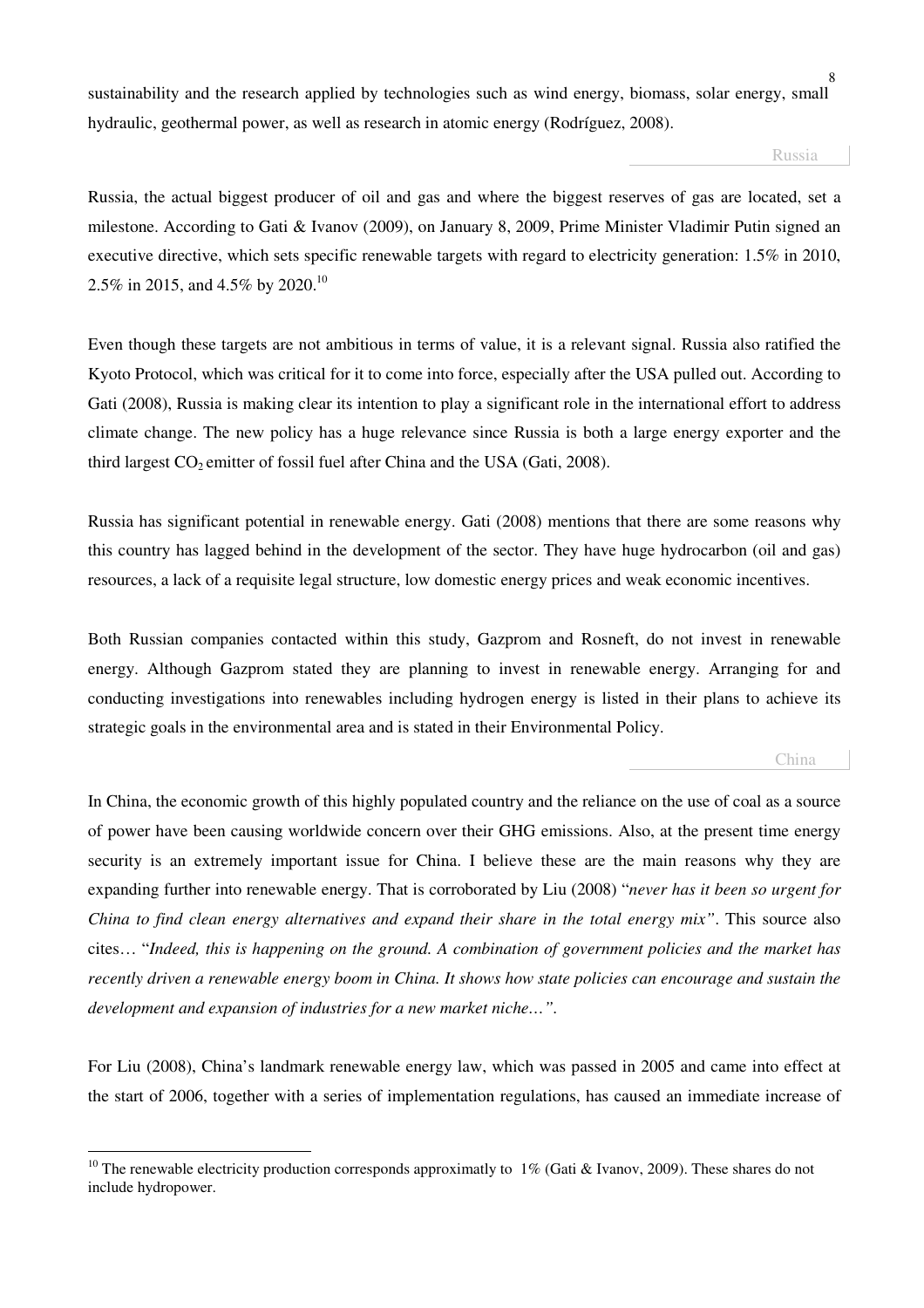several renewable energy sources including biomass, solar photovoltaic and wind. It has also promoted the expansion of others such as hydropower and solar hot water where China is already a world leader.

U.S.A.

Being a rich country, the United States of America has been cricticized for their global environmental policy. The USA is the only country of this panel that did not ratify the Kyoto protocol. At the time of the present research, national renewable targets were found but only applied to biofuels.

In addition, although the companies with headquarters located in the USA invest in renewable energy, this investment in not so substantial when compared to companies from countries in the EU. That is shown in the previous section - ExxonMobil focuses only on research; ConocoPhillips only has commercial projects in biofuel and Chevron in solar and geothermal energy.

However, with the new leadership things are expected to change and according to Yergin (2008), Barack Obama, the actual president of the USA, mentioned energy as the "priority number one".

"*So we have a choice to make. We can remain one of the world's leading importers of foreign oil, or we can make the investments that would allow us to become the world's leading exporter of renewable energy. We can let climate change continue to go unchecked, or we can help stop it. We can let the jobs of tomorrow be created abroad, or we can create those jobs right here in America and lay the foundation for lasting prosperity."*

> Barack Obama (March 19, 2009) Source: The White House (2009)

Please see the *additional notes* for more details about the USA in comparison to their European counterparts.

### EU countries and Norway

All the above mentioned countries belonging to the EU have renewable targets. It is well known that the EU has a strong policy regarding this issue and related ones. For instance, the 20-20-20 plan accounts for the following energy and climate targets for the year 2020: a 20% improvement in energy efficiency, a 20% reduction in greenhouse gas emissions and a 20% share for renewables in the EU energy mix, including a 10% of biofuel.

Although Norway does not belong to the EU, it is an important energy exporter. Moreover, the government has shown a huge interest in renewable issues. Targets to be carbon neutral within 2030 were set, with 2/3 of the reductions performed within the country's borders (SFFE, 2009).

To note that Norway is traditionally a clean electricity producer since hydroelectric power corresponds to about 99% of electricity production. This share is confirmed by SFFE (2009).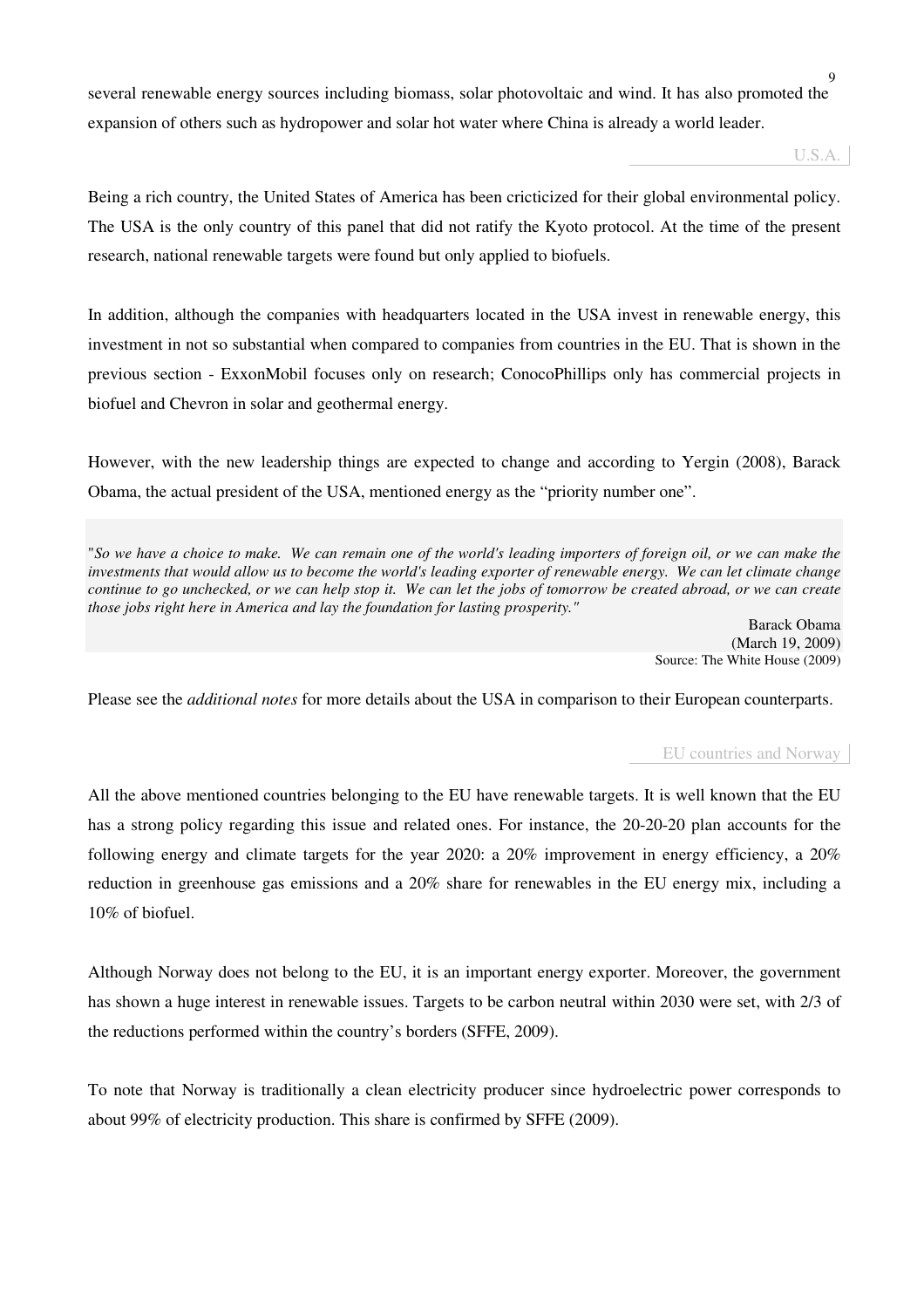With such a percentage of renewable power production and being an energy net exporter, what is driving Norway to renewable energy? Increasing demand, high dependence on weather conditions (hydroelectricity is highly dependent on rain precipitation) and climate change can be the reasons argued.

To sum up, Massabié (2008) cites "*as a rule, Europeans oil companies are more enthusiastic about renewable energy sources*". In fact, in this research it is also confirmed that "European companies" have a much stronger investment in renewable energy, which applies to several technologies in the case of StatoilHydro, Shell and BP.

### Additional Notes

Considering all the aspects that were mentioned, I conclude that the commitment in renewable energy is an increasing general trend through national policies. I also believe that the extent to which this is being done highly influences O&G companies' behavior.

Europe, where the strongest policies exist regarding both climate change and renewable energy, is also where companies such as BP, StatoilHydro, Shell and Total originate. The USA policy over the last years is deemed far less ambitious and has been characterized as uncertain. That is an important aspect that explains, at least partially, the lower investment in renewable energy of Exxon Mobil and even Chevron and ConocoPhillips compared to their Europeans counterparts. To note as well, that national policies cannot be seen as an isolated procedure. In other words, interaction between oil companies and the government occurs and this interaction is different between the two sides of the Atlantic Ocean.

Comparing these two blocks of the so called western world, companies have a different role in election procedures and have a different position when it comes to contesting government policy. In the USA the oil companies' influence on national climate change policy is much more significant than in Europe. In the latter, there is a bigger distance between the regulator and the regulated entity.

I believe that this factor has had a significant influence in the actual behavior of O&G companies. European companies are more proactive on climate change and have invested more in renewable energy than the ones from the USA. The future will witness how far the new USA administration's approach will affect oil companies' behavior regarding renewable energy.

In other cases, the influence on national policies by oil companies has to be studied on another perspective. The analyzed oil companies from Venezuela, Saudi Aramco, Iran and China are state owned. That leads to the fact that those who formulate policies are the ones (or are very close to the ones) that are regulated by those policies.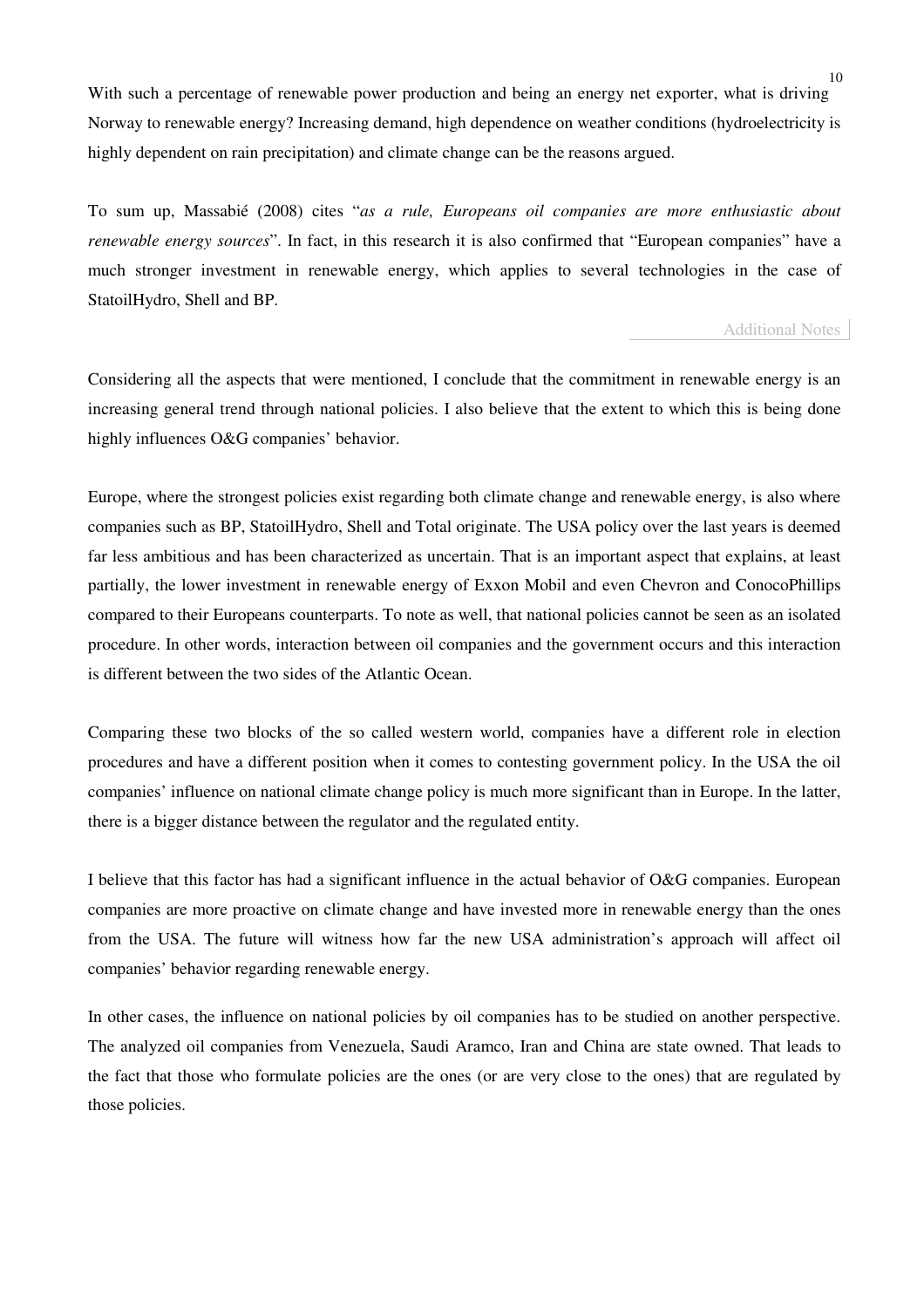Within this research, and by direct contact with the companies, when asked "*What other factors have been strongly influencing renewable energy investment"* almost all the companies selected the option "*Governmental targets and incentives*". <sup>11</sup>

Renewable targets or other national policies regarding renewables seem indeed to be a highly influential factor on O&G company approach to renewable energy.

## Social demand for environmental protection

It is to be expected that countries with a higher GDP per capita or a higher level of democracy level have a higher social demand.

The Nielsen Company and Oxford University's Environmental Change Institute conducted a global online survey in April 2007 on the topic of climate change. Table 4 shows the results for the countries of the researched panel. The results show the percentage of respondents that consider global warming to be the biggest and 2nd biggest concern in the following 6 months. European countries are the ones that have higher concerns about global warming. Within this panel China and the Russian Federation are the ones that have the least.

| Table 4 – Global warming survey |                                   |  |  |
|---------------------------------|-----------------------------------|--|--|
|                                 | Global warming                    |  |  |
| Country                         | $1^{\circ}$ -2 $^{\circ}$ concern |  |  |
| France                          | 32%                               |  |  |
| Norway                          | 27%                               |  |  |
| Italy                           | 17%                               |  |  |
| Netherlands                     | 15%                               |  |  |
| <b>UK</b>                       | 15%                               |  |  |
| USA                             | 13%                               |  |  |
| China                           | 9%                                |  |  |
| Russia Federation               | 3%                                |  |  |
| Saudi Arabia                    | Not included                      |  |  |
| Venezuela                       | Not included                      |  |  |
| Iran                            | Not included                      |  |  |

Source: Nielsen (2007)

To note that according to Nielsen (2007), a significant evolution occurred in the USA. In October 2006, only 6% of people registered climate change as a major concern but this value attained 13% in April 2007. I believe that could be a consequence of the Al Gore documentary "An Inconvenient Truth". The film was released on DVD on November, 2006.

In general, companies that invest in renewable energy are the ones originating in countries that have higher global warming concerns. In fact, companies such as Total (France), StatoilHydro (Norway), ENI (Italy), BP (UK), Shell (UK, Netherlands) invest in renewables. Gazprom and Rosneft located in Russia do not invest and in this country the global warming concerns are lower compared to other countries. One would say that there is in fact a relation between the above mentioned factors, but this does not explain everything. For instance, BP invest more in renewable energy than Total but according to table 4, global warming is a subject of more concern in France than in the UK.

 $\overline{a}$ 

 $11$ <sup>11</sup> 6 selected answers from 7 company respondents that invest in renewable energy;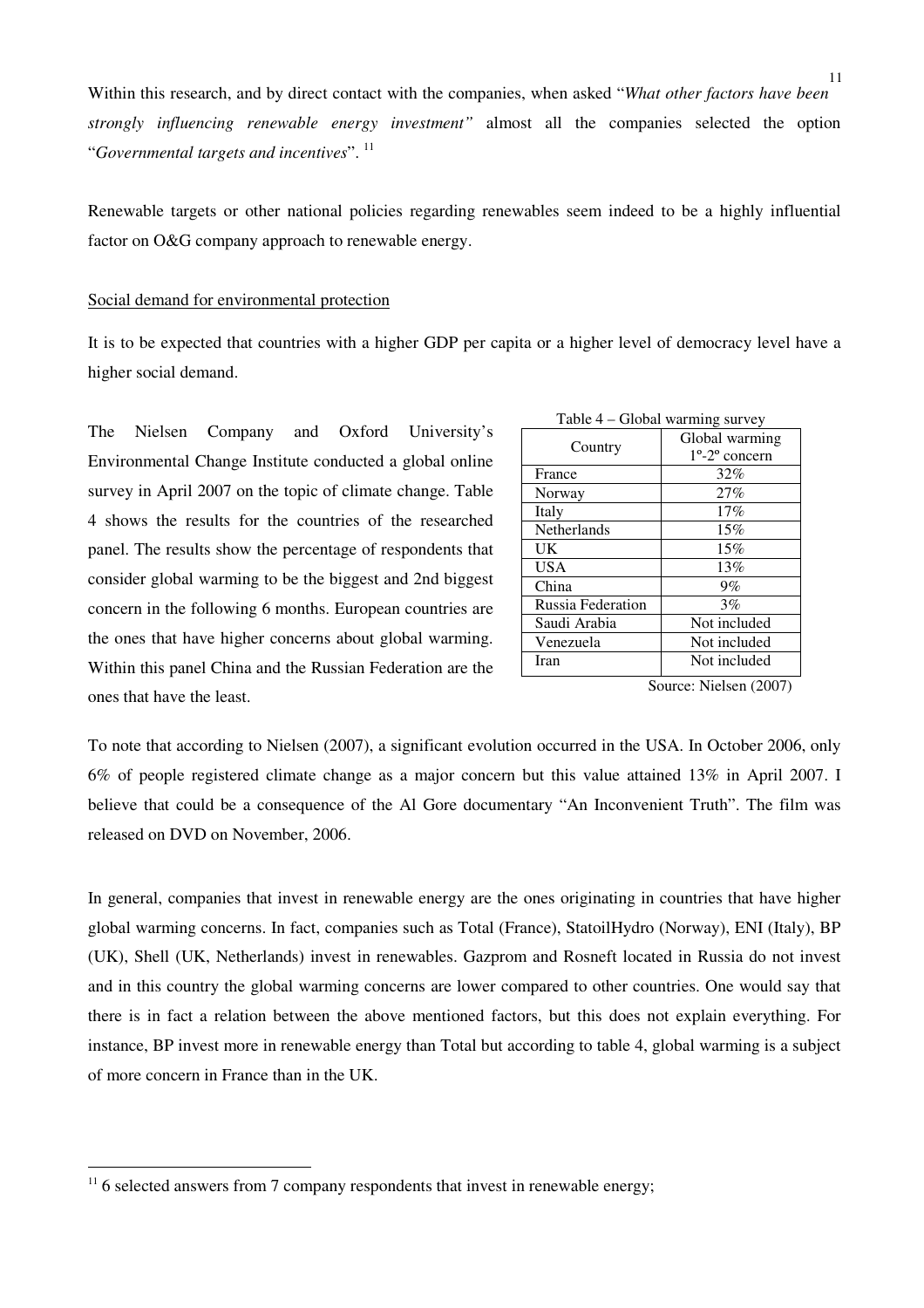Also, when the direct contacts with companies were asked "*What aims do the company consider more important when investing in renewable energy*?" four companies selected the option "*Cope with social demand for environmental protection*".<sup>12</sup> However, within those four companies, two of them selected this factor within several further factors, which diminishes its importance. This issue is going to be discussed in the chapter "Corporate social responsibility and reputation".

Finally, social demand for environmental protection can influence companies indirectly through governmental policies. Those are definitely influenced by high social demands and pressures in places where this occurs. In fact, Europe, where global warming concerns are higher, is also where climate policy has been characterized to be more progressive.

#### **3.3 Firm specific factors**

The country of origin is not the only factor that leads to strategic heterogeneity regarding renewable energy within O&G companies. Each company is unique as they have their own history, structure, resources and culture and are likely to respond differently to pressures (or potential opportunities).

#### Corporate social responsibility and reputation

M&E (2008) performed the study "World's Most Sustainable and Ethical Oil Companies 2008" measuring the oil industry companies' compliance with standards in sustainability, CSR, corporate governance and ethics. Most of the companies analyzed in this research were ranked in the M&E study. Table 5 shows the mentioned ranking combined with information about investment in renewable energy.

It seems that the most sustainable companies invest in renewables although this kind of analysis has to be performed with caution since saying that they invest in renewable does not state the extent of investment.

 $\overline{a}$ 

|                   |                         | $\alpha$ bustandone running $\alpha$ renewables |
|-------------------|-------------------------|-------------------------------------------------|
| Company           | Ranking                 | Invest in                                       |
|                   | M&E                     | renewables?                                     |
| Petrobras         | 1                       |                                                 |
| Total             | $\overline{c}$          | Yes                                             |
| <b>BP</b>         | $\overline{\mathbf{3}}$ | Yes                                             |
| StatoilHydro      | $\frac{3}{5}$           | Yes                                             |
| Shell             |                         | Yes                                             |
| Eni               | 6                       | Yes                                             |
| Repsol            | 7                       |                                                 |
| <b>OMV</b>        | 8                       |                                                 |
| Chevron           | 9                       | Yes                                             |
| ConocoPhillips    | 10                      | Yes                                             |
| ExxonMobil        | 11                      | Yes                                             |
| Pemex             | 12                      |                                                 |
| Marathon          | 13                      |                                                 |
| Lukoil            | 14                      |                                                 |
| <b>ENAP</b>       | 15                      |                                                 |
| Gazprom           | 16                      | No                                              |
| Petrochina (CNPC) | 17                      | Yes                                             |
| <b>ADNOC</b>      | 18                      |                                                 |
| Saudi Aramco      | 19                      | No                                              |
| <b>PDVSA</b>      | 20                      | Yes                                             |
| Rosneft           | Not ranked              | N <sub>0</sub>                                  |
|                   |                         |                                                 |

Table 5 – Sustainable ranking & renewables

The company contacts revealed a surprising disclosure regarding this issue. When asked "*What aims do the company consider more important when investing in renewable energy?*" it was expected that most of companies would select "*Corporate social responsibility / company reputation*". However, that did not

 $12$  4 selected answers by respondents from 7 companies that invest in renewable energy.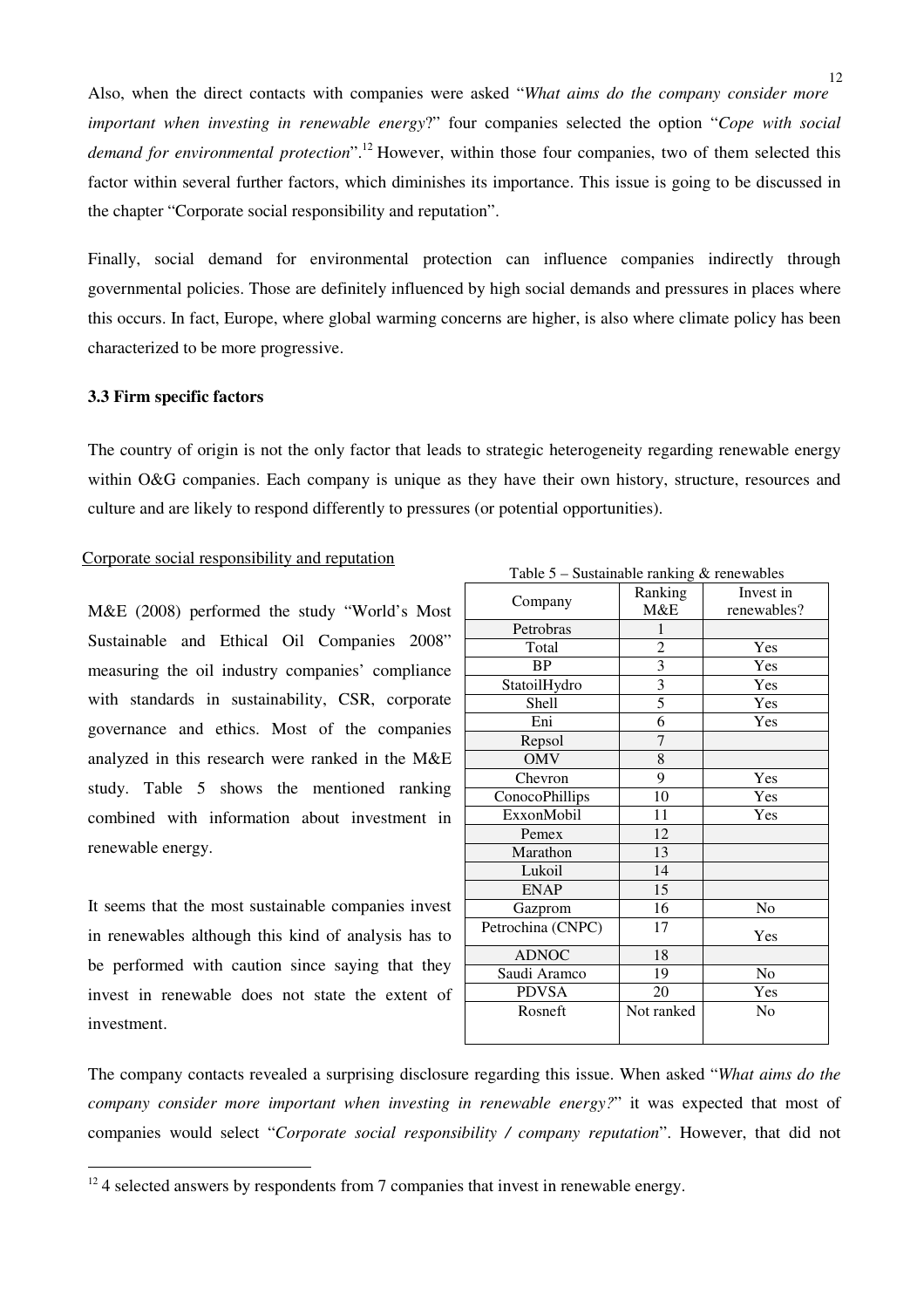happen. Only three companies selected these issues, and two of them selected many more aims so that diminishes its importance. Also, as stated before the level of answers "*Cope with social demand for environmental protection*" were not high either.

The research located an article regarding CSR in oil companies that expresses similar surprise. The authors, Boasson & Wettestad (2007), cite the following: "*A great deal of our informants was surprised over us approaching them about climate change and CSR in conjunction. As one of them stated "You have to recognize that climate issues have moved out of what is classified as CSR. This is due to its rising importance. All companies treat this issue seriously*".

CSR and company reputation is not perceived (or not argued) as having huge importance in when it comes to an oil company's approach to renewable energy.

## Ownership structure and access to resources

Table 6 shows the shareholding structure of the companies within the panel of this research and table 7 the ranking of oil and gas reserves according to Petroleum Intelligence Weekly (PIW, 2008);

| <b>SHAREHOLDING STRUCTURE</b>                             |                         |                            |  |  |  |  |
|-----------------------------------------------------------|-------------------------|----------------------------|--|--|--|--|
| <b>Free floated capital</b><br><b>Partial state owned</b> |                         | <b>Totally state owned</b> |  |  |  |  |
| $100\%$                                                   | (% state share)         |                            |  |  |  |  |
| <b>RP</b>                                                 | $ENI (30\%)$            | <b>CNPC</b>                |  |  |  |  |
| Chevron                                                   | Gazprom (50.002%)       | NIOC.                      |  |  |  |  |
| ConocoPhillips                                            | Rosneft (plus than 75%) | <b>PDVSA</b>               |  |  |  |  |
| ExxonMobil                                                | StatoilHydro (66.5%)    | Saudi Aramco               |  |  |  |  |
| Shell                                                     |                         |                            |  |  |  |  |
| Total                                                     |                         |                            |  |  |  |  |

|  |  | Table 6: Companies shareholding structure |  |
|--|--|-------------------------------------------|--|
|--|--|-------------------------------------------|--|

Source: websites of the companies

|  | Table 7: Companies O&G ranking |  |  |
|--|--------------------------------|--|--|
|--|--------------------------------|--|--|

| <b>OIL RESERVES</b> |                       |    | <b>GAS RESERVES</b>   |
|---------------------|-----------------------|----|-----------------------|
| 1                   | Saudi Aramco          | 1  | <b>NIOC</b>           |
| 2                   | <b>NIOC</b>           | 3  | Gazprom               |
| 5                   | <b>PDVSA</b>          | 4  | Saudi Aramco          |
| 8                   | <b>CNPC</b>           | 5  | <b>PDVSA</b>          |
| 10                  | Rosneft               | 12 | <b>CNPC</b>           |
| 14                  | <b>Exxon Mobil</b>    | 13 | <b>Exxon Mobil</b>    |
| 16                  | <b>BP</b>             | 16 | <b>BP</b>             |
| 18                  | Gazprom               | 17 | Shell                 |
| 21                  | Chevron               | 20 | <b>Total</b>          |
| 22                  | <b>ConocoPhillips</b> | 21 | <b>ConocoPhillips</b> |
| 25                  | Total                 | 22 | Rosneft               |
| 26                  | <b>Shell</b>          | 24 | Chevron               |
| 32                  | Eni                   | 25 | StatoilHydro          |
| 39                  | StatoilHydro          | 26 | Eni                   |

Source: PIW (2008)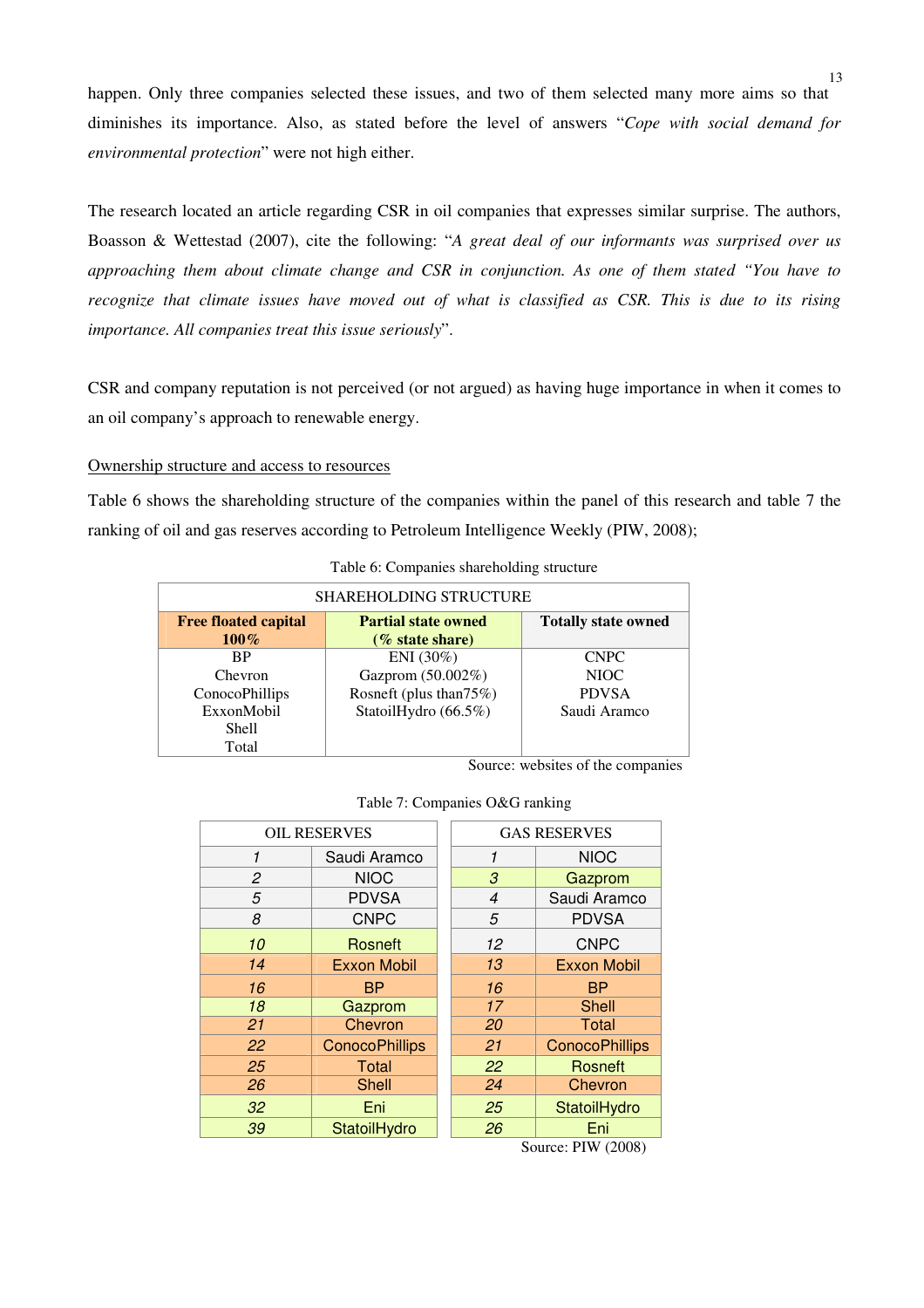In general, the totally stated owned companies are the ones that have bigger reserves of oil and gas (Saudi Aramco, NIOC, PDVSA, and CNPC). These are also the companies that do not invest or have a lower extent of investment in renewable energy.

That does not mean that their countries do not have interests in renewable energy. That has already been described in this document. In fact, according to information provided by Saudi Aramco, within this study, the company is not planning for renewables but there are other national entities that are (and will) be focused on that. For instance, R&D in solar energy is centered in King Abdullah University of Science & Technology, whereas, Saudi Aramco is focused on fossil fuels.

NIOC also do not invest in renewable but Iran is investing in the area as shown before. PDVSA invest in wind and ethanol but also mentioned that other investments, for instance in hydroelectricity, are performed by other national entities.

I would say that governments distribute roles to their state owned entities. In the case of Saudi Arabia and Iran renewable energy was allocated to entities other than the oil companies (Saudi Aramco and NIOC) as it is not their core business. In the case of Venezuela and China renewable energy is only partially allocated to PDVSA and CNPC.

Ownership structure seems to be a relevant issue in the oil companies approach to renewables.

## **3.4 Other aspects**

It is very important to highlight that the development of technologies was mentioned by all the companies contacted within this research as a factor that has strongly influenced renewable energy investment.

The costs of renewable energy are a hindrance to a stronger expansion of renewable energy. However, costs are reducing hugely, which is primarily due to technological development. This leads to their economic viability and competitiveness with fossil fuel. This is an important factor for the development of renewables in general and for the investment in renewables by oil companies since it expands their opportunity of business. In addition, state owned companies have benefits in this, especially when their driver is to provide energy in backward regions.

At the present time there is sufficient information to complete the puzzle of the section 3.1. Figure 3 shows the main drivers and factors that most influence O&G companies approach to renewable energy.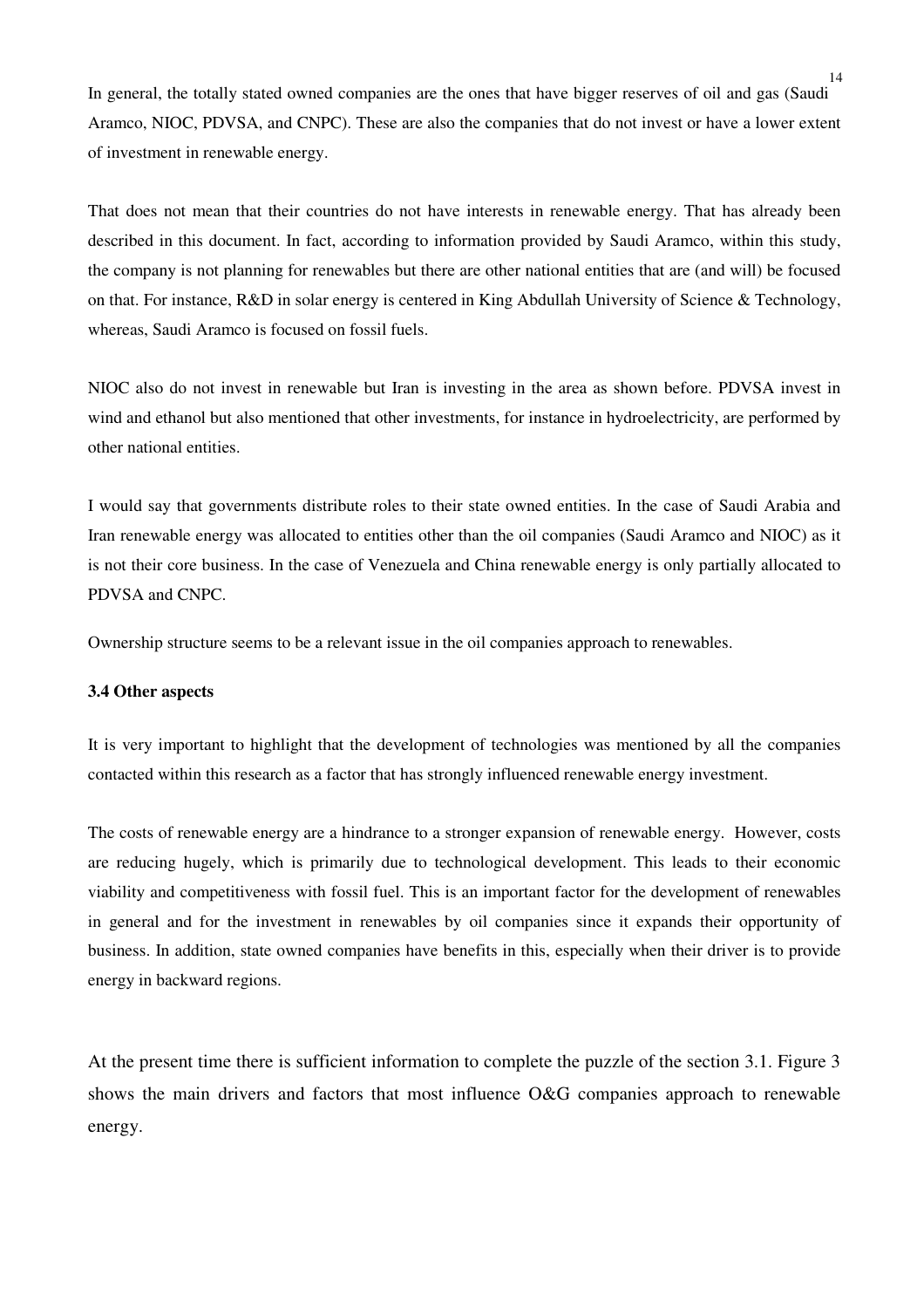

Figure 3: Main drivers and factors for O&G companies approach to renewable energy

## 4. CONCLUSION

 $\overline{a}$ 

I conclude this paper with a brief answer to the following questions:

1. Are the relevant O&G companies in the world market investing in renewable energy?

By focusing the analysis on the 14 top ranking O&G companies it was possible to verify different approaches. There are companies that at the present time do not invest in renewable energy such as NIOC, Gazprom,<sup>13</sup> Rosneft and Saudi Aramco. Some enterprises spread their commercial investment in multiple technologies such as BP and StatoilHydro, others focus their commercial investment in one technology such as ConocoPhillips. Also there are multi-nationals that focus this investment only on research such as Exxon Mobil and ENI.

The highest value for investment in renewable energy collected corresponds to 4% of total company investment<sup>14</sup>. There are companies that invest around  $0.5\%$  of the total investment in renewable energy, and others less than 0.1%.

<sup>&</sup>lt;sup>13</sup> To note, however, that Gazprom plans to conduct investigations in this area, including hydrogen energy.

<sup>&</sup>lt;sup>14</sup> The majority of companies preferred not to provide investment data.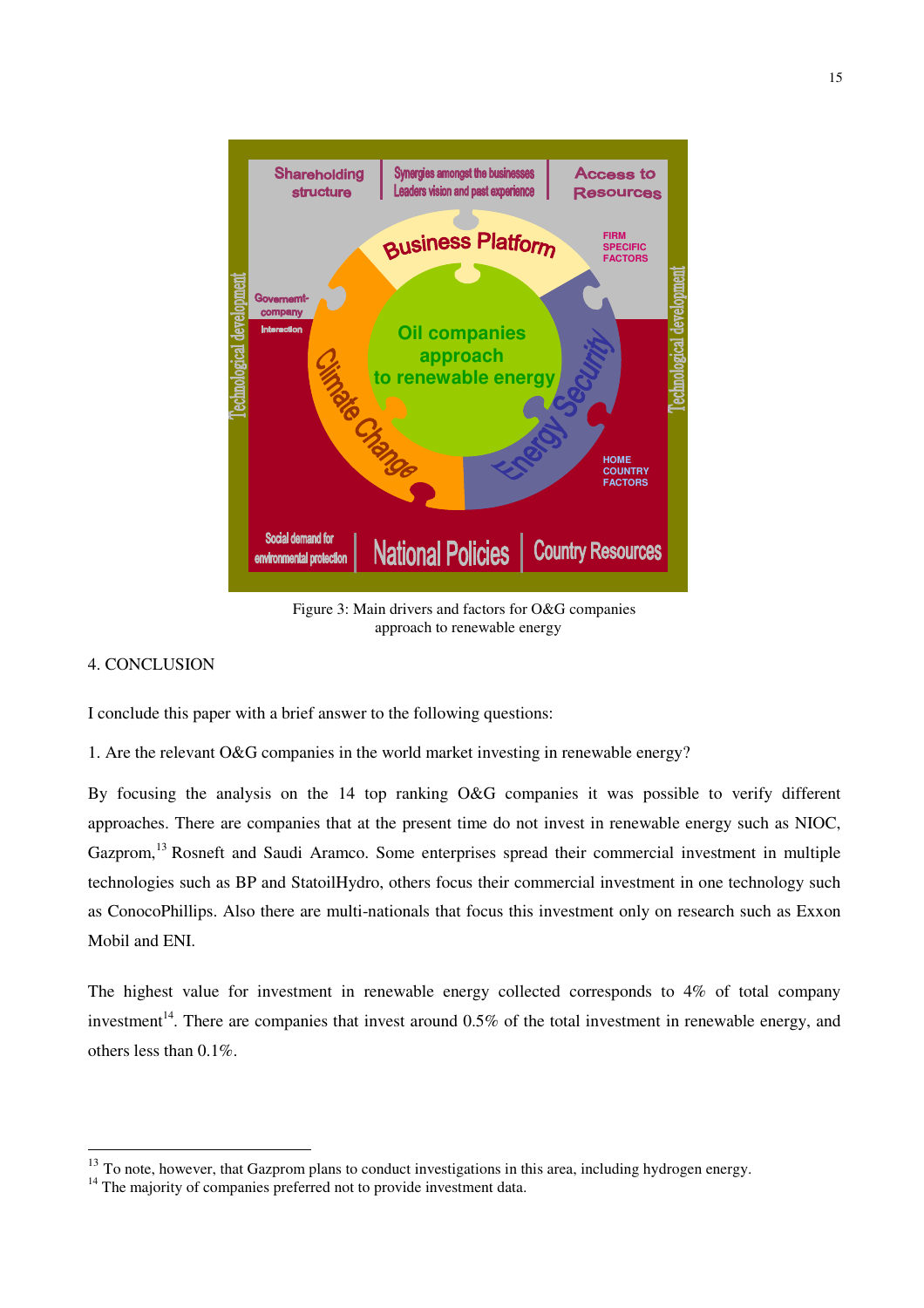The most important drivers to invest in renewable energy are climate change, business opportunity and energy security issues. However, these drivers are perceived differently by companies. Each company is unique and their strategy is defined by taking into consideration a combination of internal and external factors. The most influencing factors in an oil company's approach to renewable energy were found to be: Technological development, Governmental policy and Government-company relationship.

## Technological development

It is well-known that technological development leads to reducing costs. Technological advances in renewable energy promote economic viability and competitiveness with fossil fuels. This is an important factor for the development of renewable energy in general and for the investment in renewables by oil companies since it expands their opportunity of business. The driver for the opportunity of business is expected to be more relevant to international oil companies. However, state owned companies also have benefits in technological developments due to the respective reductions in costs - for example, when they provide power in backward regions.

## Governmental policy

Targets and other renewable energy policies are mushrooming worldwide, including in developing nations. No doubt, net energy importer countries are the ones most interested in renewable energy. However, several energy exporter countries already have policies in this area as well, even if some are not ambitious. Examples of net energy exporter countries that have renewable targets are: Norway, Russia and Iran. The importance of climate change is definitely a relevant issue that explains, at least to some extent, their legislative positions.

Moreover, some countries, well-known for their vast fossil reserves, are also "blessed" by huge renewable sources. Today, the majority of these countries have a minor role in renewable energy worldwide but it is not to be overlooked because in the future, countries in the Middle East could become leaders in this area.

The truth is that stronger climate change policy leads to stronger investment in renewable energy. The EU and Norway are progressive towards climate change policy. This has repercussions in the way "European" oil companies like BP, StatoilHydro, Shell and Total approach renewable energy as they have a more aggressive position compared to other relevant companies in the world market.

#### Government-Company relationship

The vast majority of companies with the largest reserves of oil and gas are totally state-owned (Saudi Aramco, NIOC, PDVSA, and CNPC) or partially state owned such as Gazprom and Rosneft. Also, these are the companies that do not invest (or invest to a lower extent) in renewable energy, compared to other international oil companies. As mentioned before that does not mean that their governments are not interested in this issue. However, in these countries renewable energy is often addressed by entities other than oil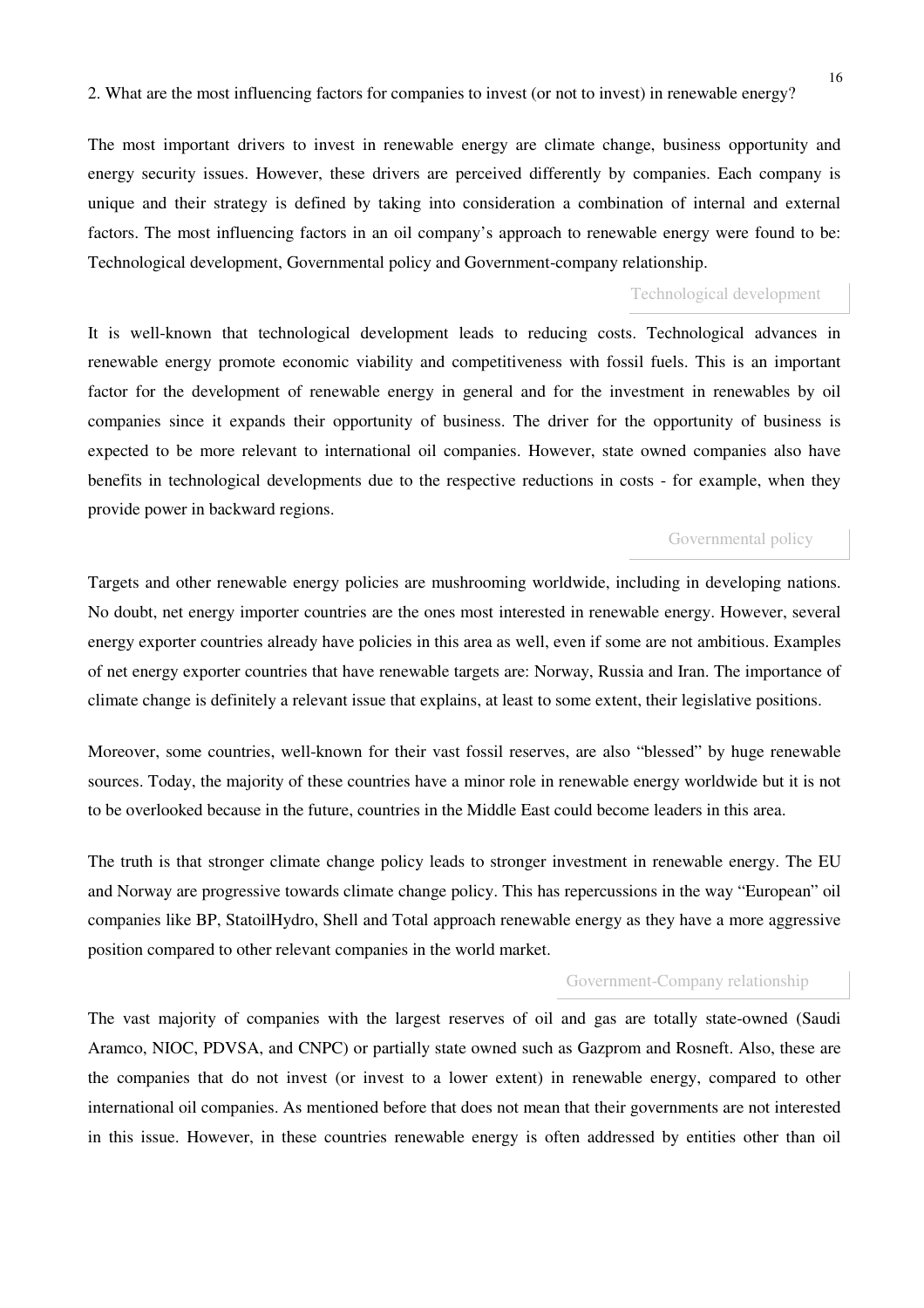companies. I would say that countries with huge O&G reserves tend to focus their state-own oil companies only on fossil fuels.

Apart from the shareholding structure there is another aspect regarding government-company relations that has to be mentioned. Oil companies can also influence national policy and the distance between the regulator and the regulated is not the same in the two continents. In the USA oil companies have had a higher influence on climate change policy than in Europe.

Conducting research into an oil company's approach is like playing with a puzzle.<sup>15</sup> More than that, I would say it is like playing a live puzzle since interests, knowledge, technology and available resources are in an expanding change over time. It would be interesting to read a similar study in 10 years time. I believe huge differences would be found compared to what is described here.

# 5. REFERENCES

 $\overline{a}$ 

Boasson, E. and Wettestad, J. (2007). Corporate Social Responsibility and the climate performance of Hydro and Shell. - Work in progress. Paper presented at the International Studies Association 48 th Annual Convention, Chicago, Il., February 28 – March 3, 2007. url: http://www.allacademic.com//meta/p\_mla\_apa\_research\_citation/1/8/0/8/9/pages180896/p180896-3.php

Dargin, J. (2009). Saudi Arabia, UAE promote energy from sun and wind. Oil & Gas Journal March 23, 2009 volume 107, issue 12.

EIA (2007) Energy Independence and Security Act of 2007: Summary of Provisions. url http://www.eia.doe.gov/oiaf/aeo/otheranalysis/aeo\_2008analysispapers/eisa.html

Gati, T. (2008). Renewable Energy in Russia's future. Russia in global affairs. Journal on foreign affairs and international relations. N. 3 July-September 2008.

Gati, T. & Ivanov, D. (2009). Russia's Step Forward on Renewable Energy Development. February 4, 2009. url: http://climateintel.com/2009/02/04/russias-step-forward-on-renewable-energy-development/

Iran Daily (2009). First Solar Power Plant Commissioned. 12 Jan 2009. url: http://www.irandaily.com/1387/3314/pdf/i4.pdf

Lynn, J. and MacInnis, L. (2009). Fossil fuel vital for decades: Saudi oil minister. Reuters. Mar 16, 2009. url: http://www.reuters.com/article/GCA-Oil/idUSTRE52F1ZY20090316

Massabié, G. (2008) Venezuela: A Petro-State Using Renewable Energies: Contribution to the Global Debate about Renewable Energies for Electricity Generation. Energiepolitik und klimaschuts.VS Research.

M&E (2008). The Reputed M&E Annual Study on the World Oil/Gas Sector jointly Marketed With the Oil&Gas Journal Online Research Center. Report Brochure. *02/21/2008. url:* http://www.managementrating.com/index.php?lng=en&cmd=210

Iranian Ministry of Energy (2004). Renewable Energy In Islamic Republic Of Iran. Summer 2004

<sup>&</sup>lt;sup>15</sup> Skiærseth and Skodvin (2001) mentions "The striking differences in the climate strategies of the large oil companies thus represent a puzzle" I benchmark the idea applying it to renewable energy.